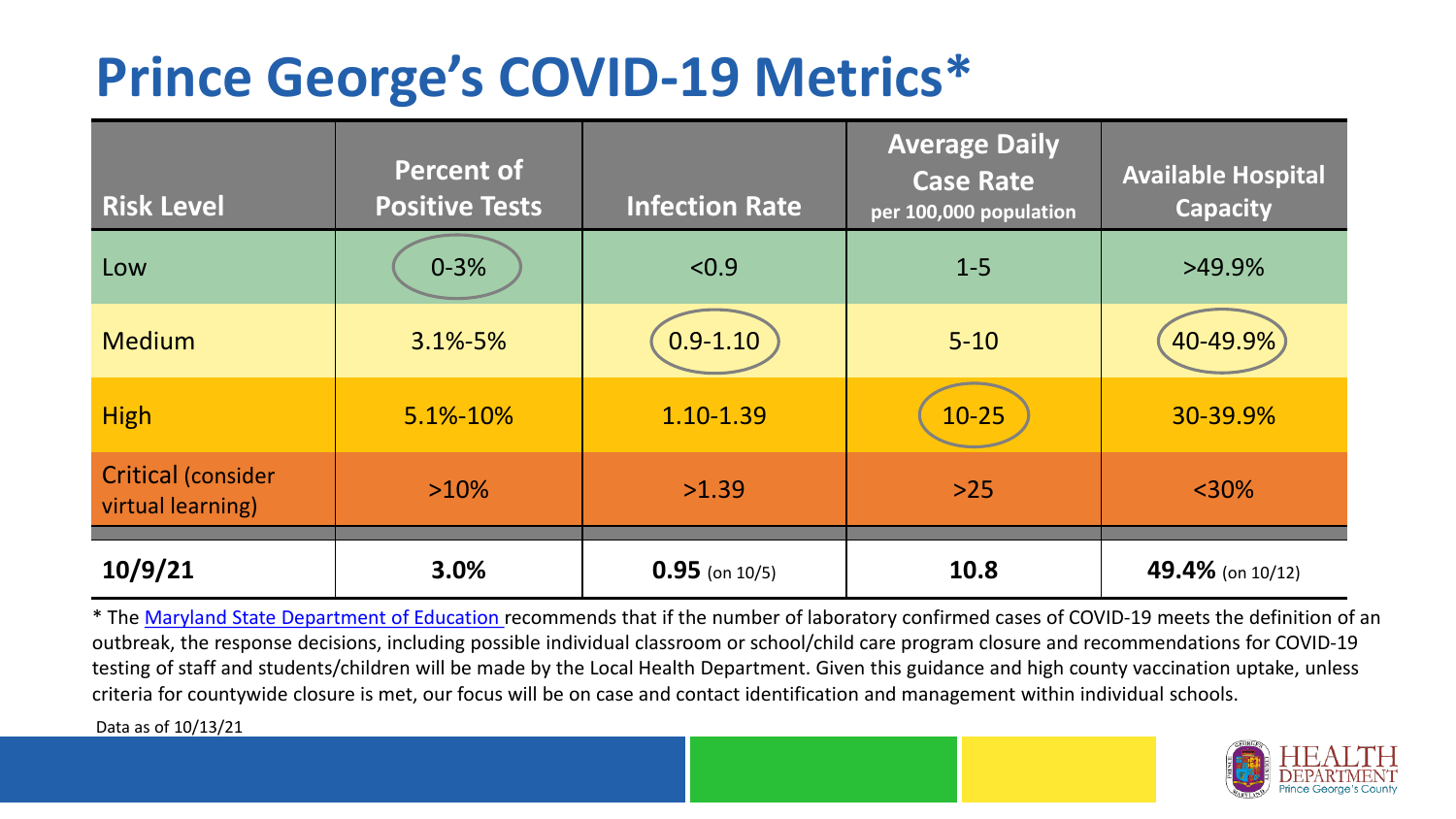# **COVID-19 Community Transmission and Vaccination**

Per the [CDC updated guidance for COVID-19 Prevention in K-12 Schools,](https://www.cdc.gov/coronavirus/2019-ncov/community/schools-childcare/k-12-guidance.html) vaccination is considered the leading prevention strategy for those who are eligible, and **Prince George's County exceeds the percentage of U.S. vaccinations for ages 12 and above**. The CDC also emphasizes using multiple prevention strategies together consistently, included universal indoor masking, as needed based on the level of community transmission and vaccine coverage.



\*County-specific data as of 10/13/21; all other data accessed on 10/13/21 at:<https://covid.cdc.gov/covid-data-tracker>

\*\* The CDC is reporting Prince George's as having "high" community transmission; however, our local data indicates we are in the substantial range. This difference is likely due to a provider reporting delay for cases in September that is now being counted by the CDC.

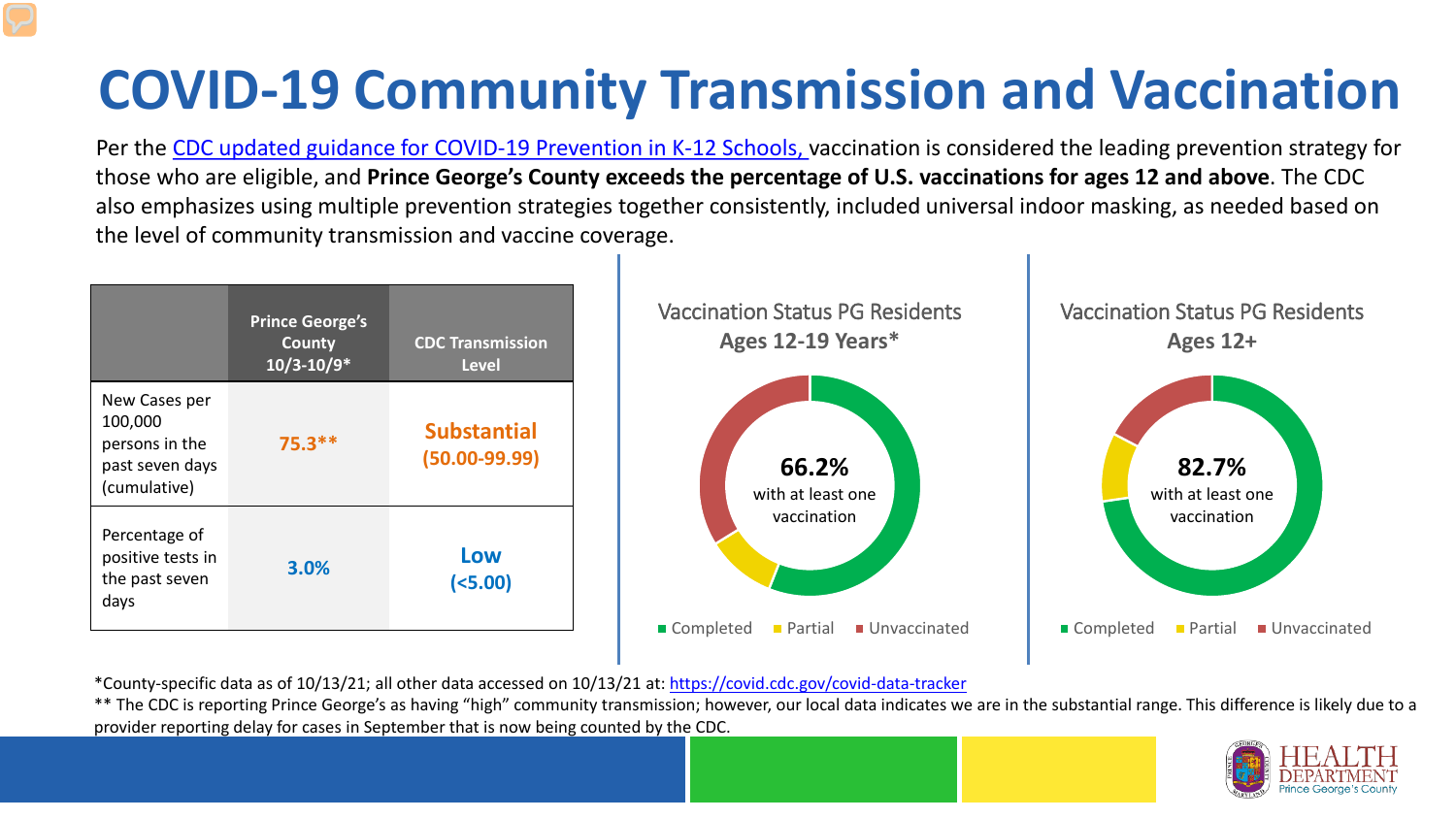### **Testing: Percent Positive** (past 7 days by test date)

The percent of tests returning as positive for county residents declined to **3.0% at the end of last week, the lowest we have been since the end of July 2021.** 

**Percent of Positive COVID-19 Tests by Date Collected** (as of 10/13/21)

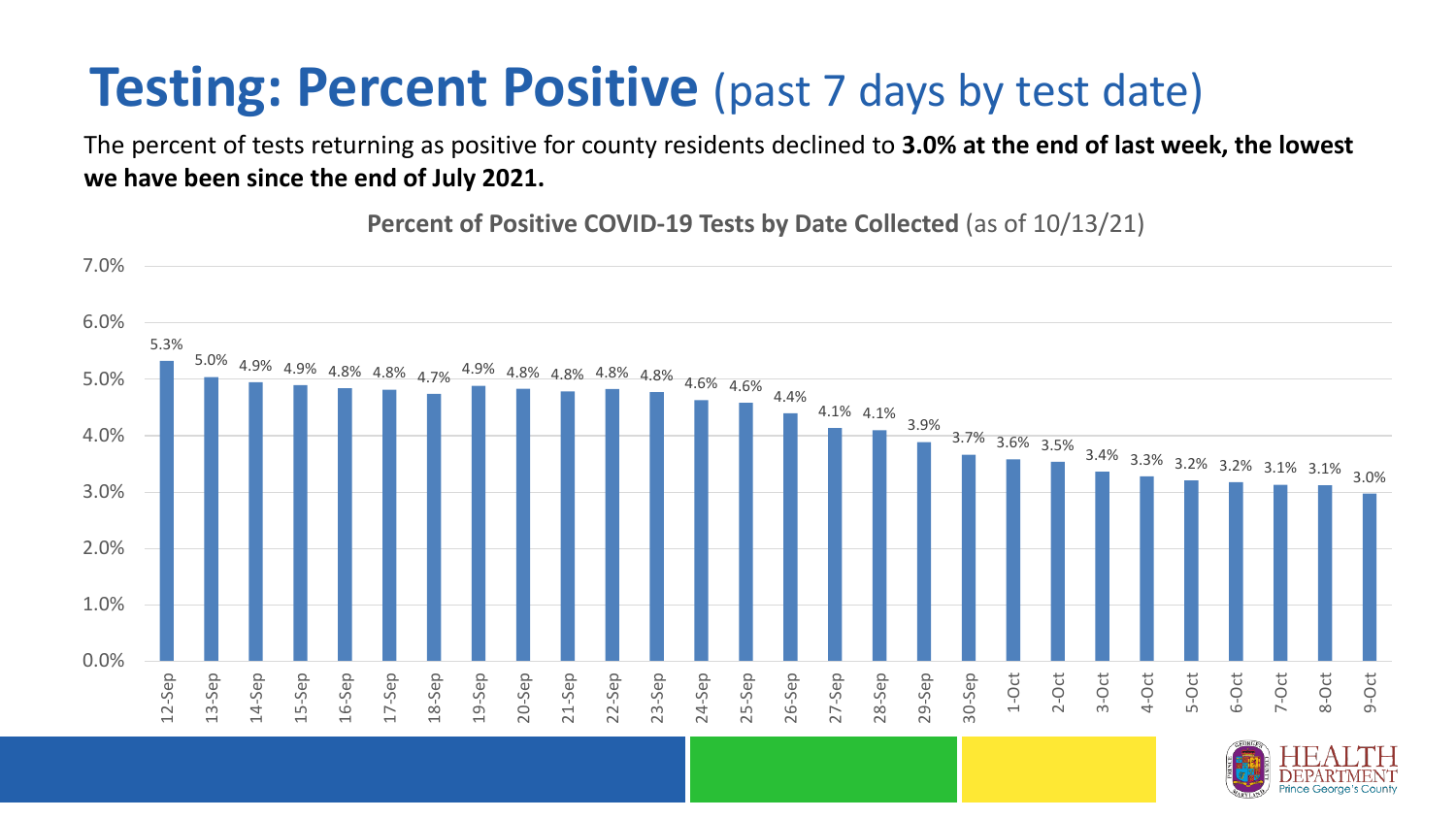### **Infection Rate for Prince George's County**



#### **Estimated by CovidActNow.org**

Accessed 10/13/2021. Each data point is a 14-day weighted average. Presented as the most recent seven days of data as a dashed line, as data is often revised by states several days after reporting.

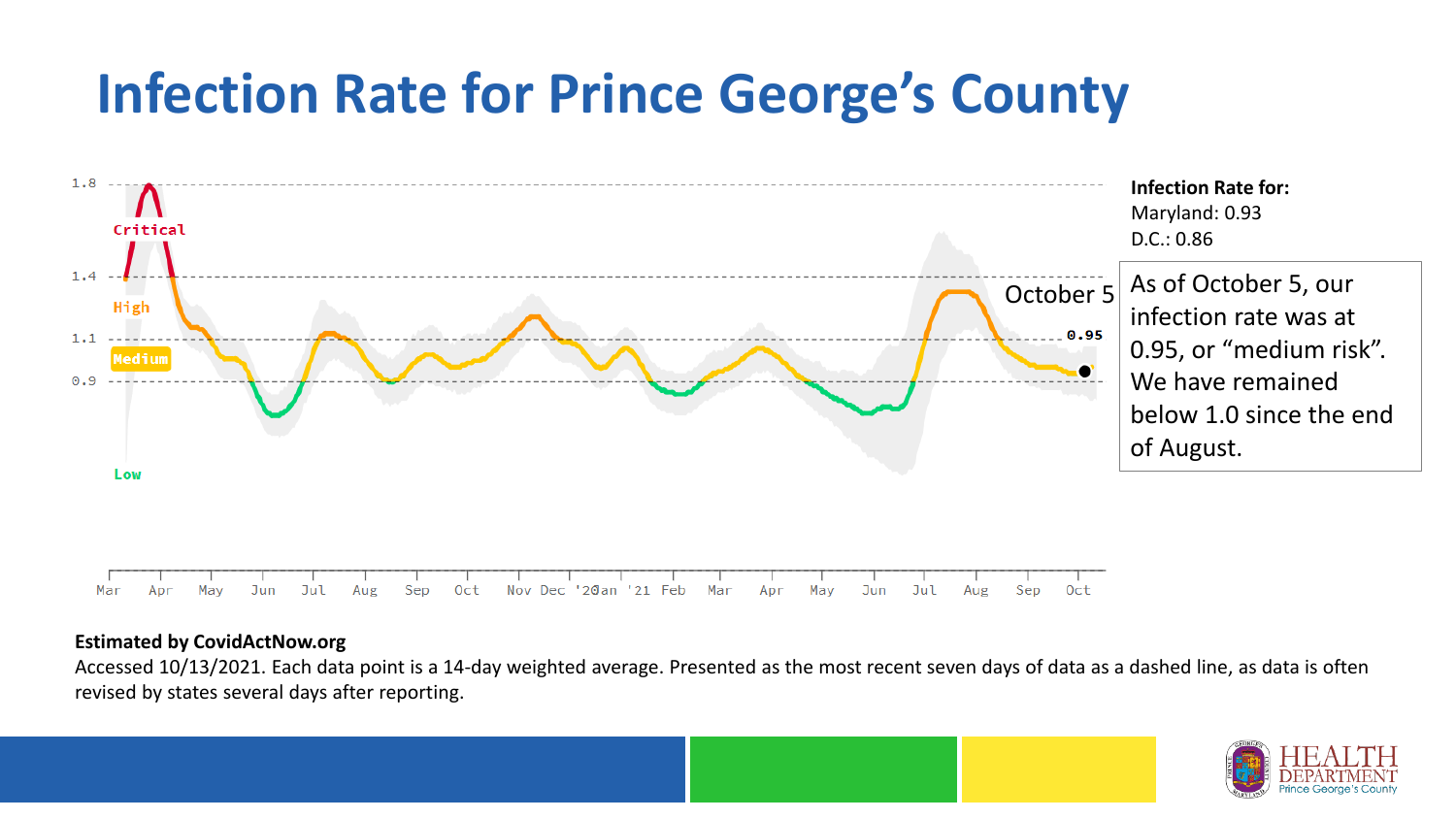#### **Average Daily Case Rate** (7-day Average by test date)

**The daily case rate at the end of last week was 10.8 new cases per 100,000 residents.** While we have remained "high risk" or above 10.0 since the end of July 2021 **we have dropped below 15.0 for over one week.** 



**Average New COVID-19 Cases Per Day Per 100,000 Residents**